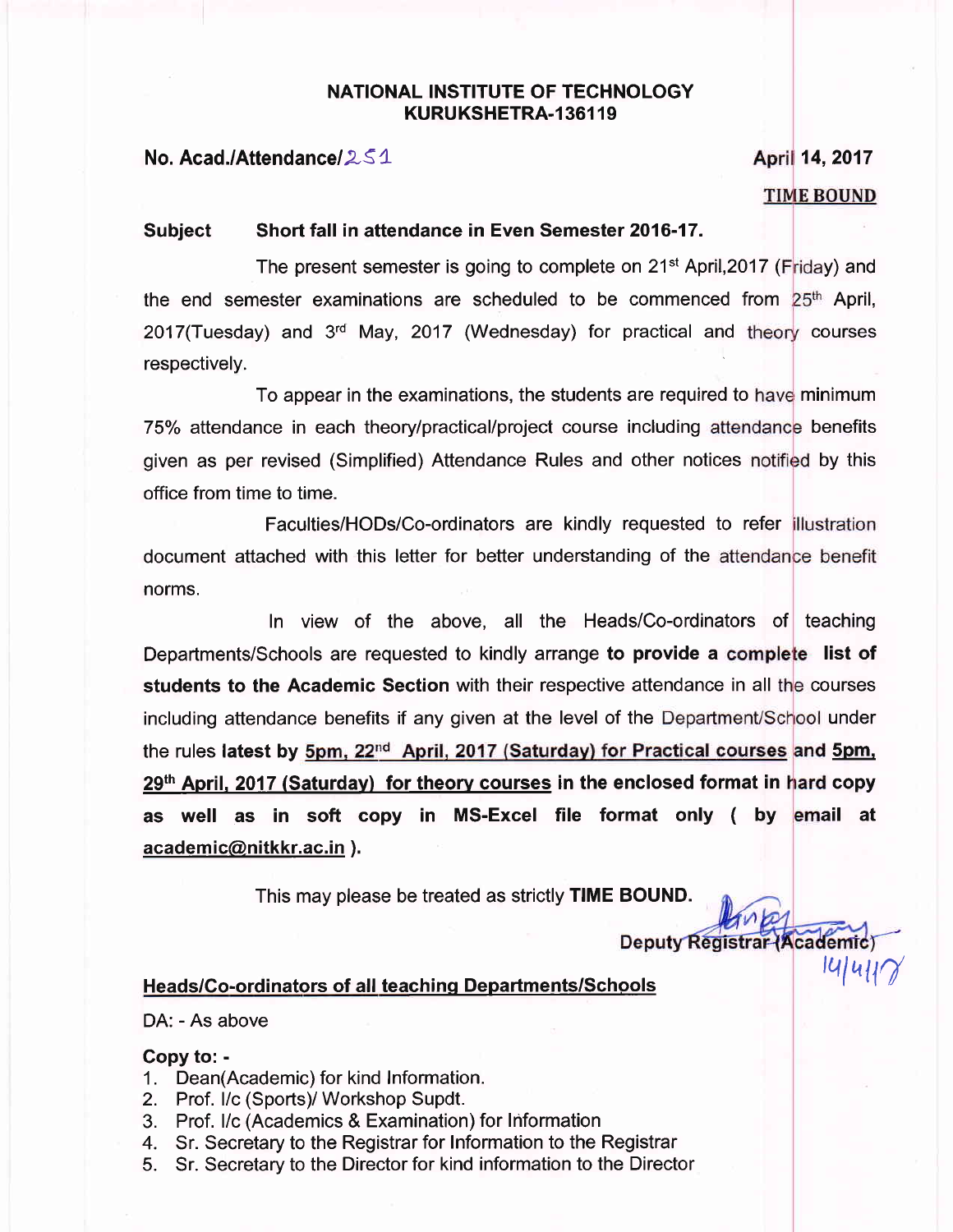### NATIONAL INSTITUTE OF TECHNOLOGY KURUKSHETRA-136119

April 14, 2017

## **ILLUSTRATION OF ATTENDANCE NORMS AND DETENTION**

# Ref.: Short fall in attendance in Even Semester 2016-17 notice dated 1<mark>4</mark>,04-2017

Let A= No of Classes held during the semester (L+T or P)

B= No of Classes attended by a Student.

Then<br> $Z = (B/A)^*100$ 

Where

 $Z=$  % of Attendance earned in the Subject.

| <b>Cases</b>  | <b>Condition</b> | <b>Description</b>                                                                                                                                                                                                                                                                                                                                                                                                              |  |  |  |  |
|---------------|------------------|---------------------------------------------------------------------------------------------------------------------------------------------------------------------------------------------------------------------------------------------------------------------------------------------------------------------------------------------------------------------------------------------------------------------------------|--|--|--|--|
| Case-I        | $Z > = 75$       | #Attendance summary of all courses of all students in prescribed format<br>must be submitted to Academic Section.                                                                                                                                                                                                                                                                                                               |  |  |  |  |
|               |                  |                                                                                                                                                                                                                                                                                                                                                                                                                                 |  |  |  |  |
| Case-II       | 50 < 2 < 75      | Attendance benefit (if any) to be given as below:<br>a) i) Co-curricular Activities/Training etc.<br>Attendance benefit of Maximum 15 Teaching Days<br>(No of Classes held during that period on production<br>of the certificate signed by the respective Prof. In charge<br>/Officer of the Institute.)                                                                                                                       |  |  |  |  |
|               |                  | b) Medical Grounds or compelling reasons<br>ii) Period of illness less than =21 days or compelling reason<br>Attendance benefit maximum 10% of 'A' above during<br>Days of illness<br>iii) Period of Illness more than 21 days or compelling reason<br>Attendance benefit to be decided at the Academic section<br>(Ensure medical certificate is to be countersigned<br>by the SMO/ I/c SMO, Medical Officer of the Institute) |  |  |  |  |
|               |                  | #Attendance summary of all courses of all students in prescribed format<br>must be submitted to Academic Section.                                                                                                                                                                                                                                                                                                               |  |  |  |  |
|               |                  |                                                                                                                                                                                                                                                                                                                                                                                                                                 |  |  |  |  |
| Case-III Z<50 |                  | No attendance benefit is given at Department Level.<br>#Attendance summary of all courses of all students in prescribed format<br>must be submitted to Academic Section.                                                                                                                                                                                                                                                        |  |  |  |  |

#Attendance summary of all the students must be submitted in the common format <mark>attached with this</mark> **Notification** 

Imp: - Please note that attendance benefit given for medical/co-curricular activities/training etc. will not be counted for award of attendance based components of sessional marks.

nic) **Deputy Reg** i)<br>V '4/4L